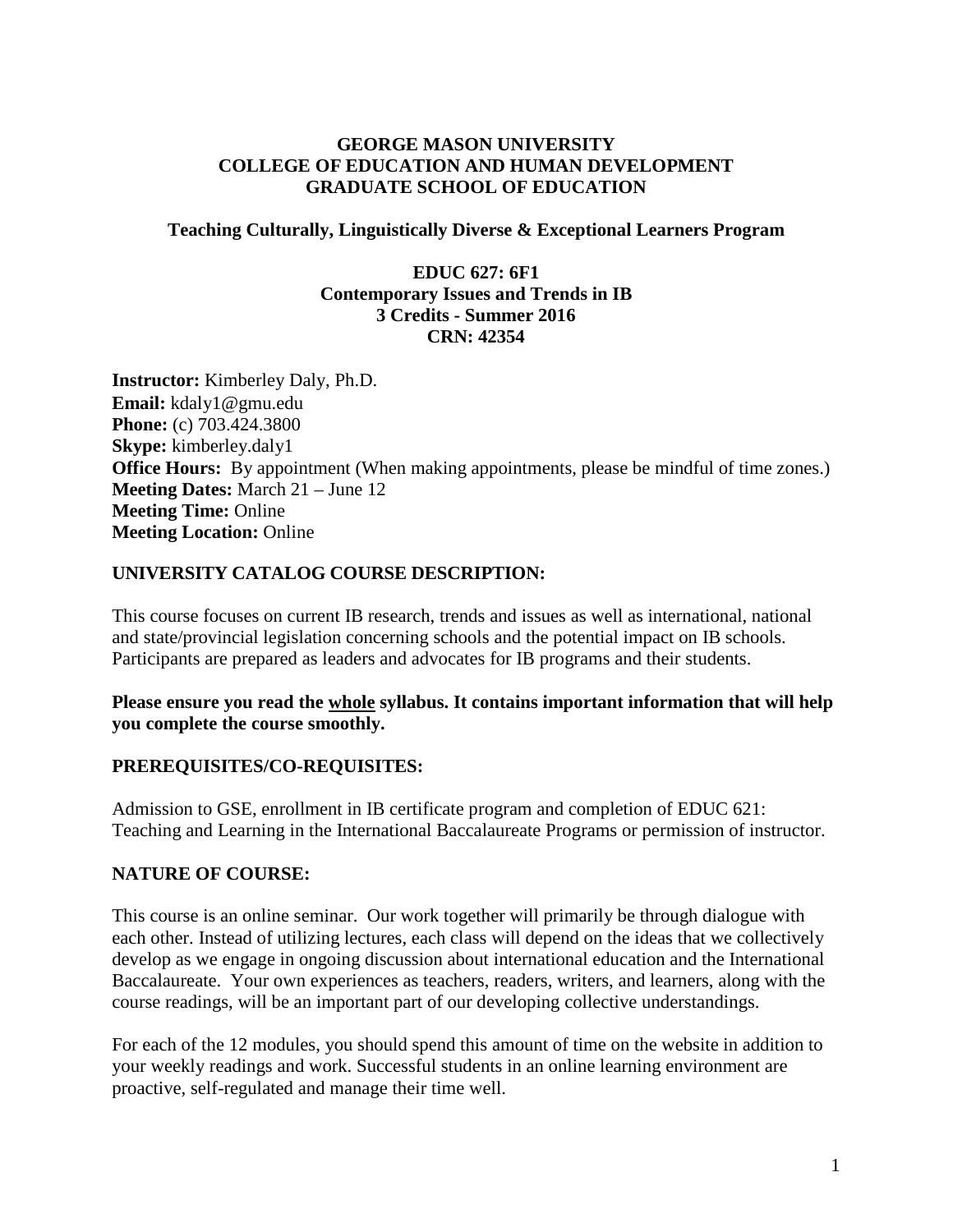## **COURSE DELIVERY METHOD:**

This course will be delivered online using an asynchronous format via the Blackboard Learning Management system (LMS) housed in the MyMason portal. You will log in to the Blackboard (Bb) course site using your Mason email name (everything before "@masonlive.gmu.edu or gmu.edu) and email password. The course site will be available on March 19, 2017 at 8 AM EST.

**Under no circumstances, may candidates/students participate in online class sessions (either by phone or Internet) while operating motor vehicles. Further, as expected in a face-to-face class meeting, such online participation requires undivided attention to course content and communication.**

# **EXPECTATIONS FOR PARTICIPATION:**

This online course is **not self-paced.** You will be expected to complete one module every week. Completing a module involves reading, participating in discussions with the whole class, and completing any accompanying assignments associated with that module. You are asked to engage deeply with the subject matter, to take risks in your thinking, and to listen to and learn from your classmates. The quality of this class depends on the community we create as we engage deeply with the big ideas of the course.

- **Course Week:** This course is asynchronous: Because asynchronous courses do not have a "fixed" meeting day, our week will **start** on **Tuesdays**, and **finish** on **Mondays**. **Please note: This may deviate from your school's week depending where you are.**
- Log-in Frequency: Students must actively check the course Blackboard site and their GMU email for communications from the instructor, at a minimum this should be **3** times per week.
- **Participation**: Students are expected to actively engage in all course activities throughout the semester, which includes viewing all course materials, completing course activities and assignments, and participating in course discussions and group interactions.
- **Technical Competence**: Students are expected to demonstrate competence in the use of all course technology. Students who are struggling with technical components of the course are expected to seek assistance from the instructor and/or College or University technical services.
- **Technical Issues**: Students should anticipate some technical difficulties during the semester and should, therefore, budget their time accordingly. Late work will not be accepted based on individual technical issues.
- **Workload**: Please be aware that this course is **not** self-paced. Students are expected to meet *specific deadlines* and *due dates* listed in the **Class Schedule** section of this syllabus. It is the student's responsibility to keep track of the weekly course schedule of topics, readings, activities and assignments due.
- **Instructor Support:** Students may schedule a one-on-one meeting to discuss course requirements, content or other course-related issues. Those unable to come to a Mason campus can meet with the instructor via telephone or web conference. Students should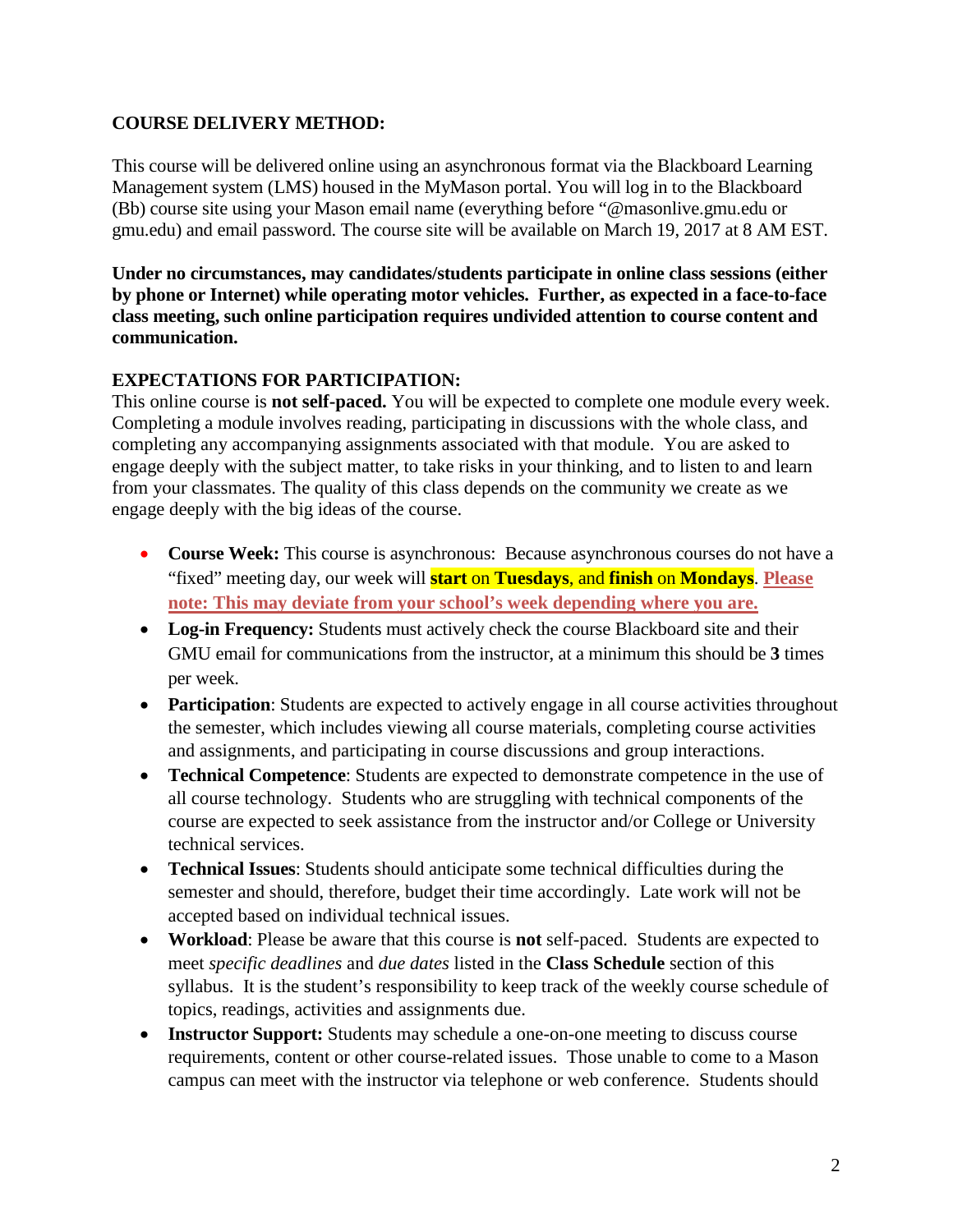email the instructor to schedule a one-on-one session, including their preferred meeting method and suggested dates/times.

- **Netiquette:** The course environment is a collaborative space. Experience shows that even an innocent remark typed in the online environment can be misconstrued. Students must always re-read their responses carefully before posting them, so as others do not consider them as personal offenses. *Be positive in your approach with others and diplomatic in selecting your words*. Remember that you are not competing with classmates, but sharing information and learning from others. All faculty are similarly expected to be respectful in all communications.
- **Accommodations:** Online learners who require effective accommodations to insure accessibility must be registered with George Mason University Disability Services.

# **TECHNICAL REQUIREMENTS:**

To participate in this course, students will need to satisfy the following technical requirements:

- High-speed Internet access with a standard up-to-date browser, either Internet Explorer or Mozilla Firefox is required (note: Opera and Safari are not compatible with Blackboard).
- Students must maintain consistent and reliable access to their GMU email and Blackboard, as these are the official methods of communication for this course.
- Students may be asked to create logins and passwords on supplemental websites and/or to download trial software to their computer or tablet as part of course requirements.
- The following software plug-ins for PCs and Macs, respectively, are available for free download:
	- o Adobe Acrobat Reader:<https://get.adobe.com/reader/>
	- o Windows Media Player: [https://windows.microsoft.com/en-us/windows/downloads/windows-media](https://windows.microsoft.com/en-us/windows/downloads/windows-media-player/)[player/](https://windows.microsoft.com/en-us/windows/downloads/windows-media-player/)
	- o Apple Quick Time Player: [www.apple.com/quicktime/download/](http://www.apple.com/quicktime/download/)

# **LEARNER OUTCOMES:**

This course is designed to enable students to:

- a. Gain knowledge of historical, political and theoretical perspectives as well as major current trends and issues in international education and how they related to current IB education professional roles and programs.
- b. Examine the role of federal and state-provincial legislation and policy on education programs and services for children and their families.
- c. Examine the purpose of advocacy and the role of local, state-provincial, national and international organizations.
- d. Discuss the intersection of equity and excellence.
- e. Synthesize the implications of current trends and issues within the context of historical, political and theoretical perspectives in international education.
- f. Possess the knowledge and skills to communicate effectively on behalf of international education and IB programs.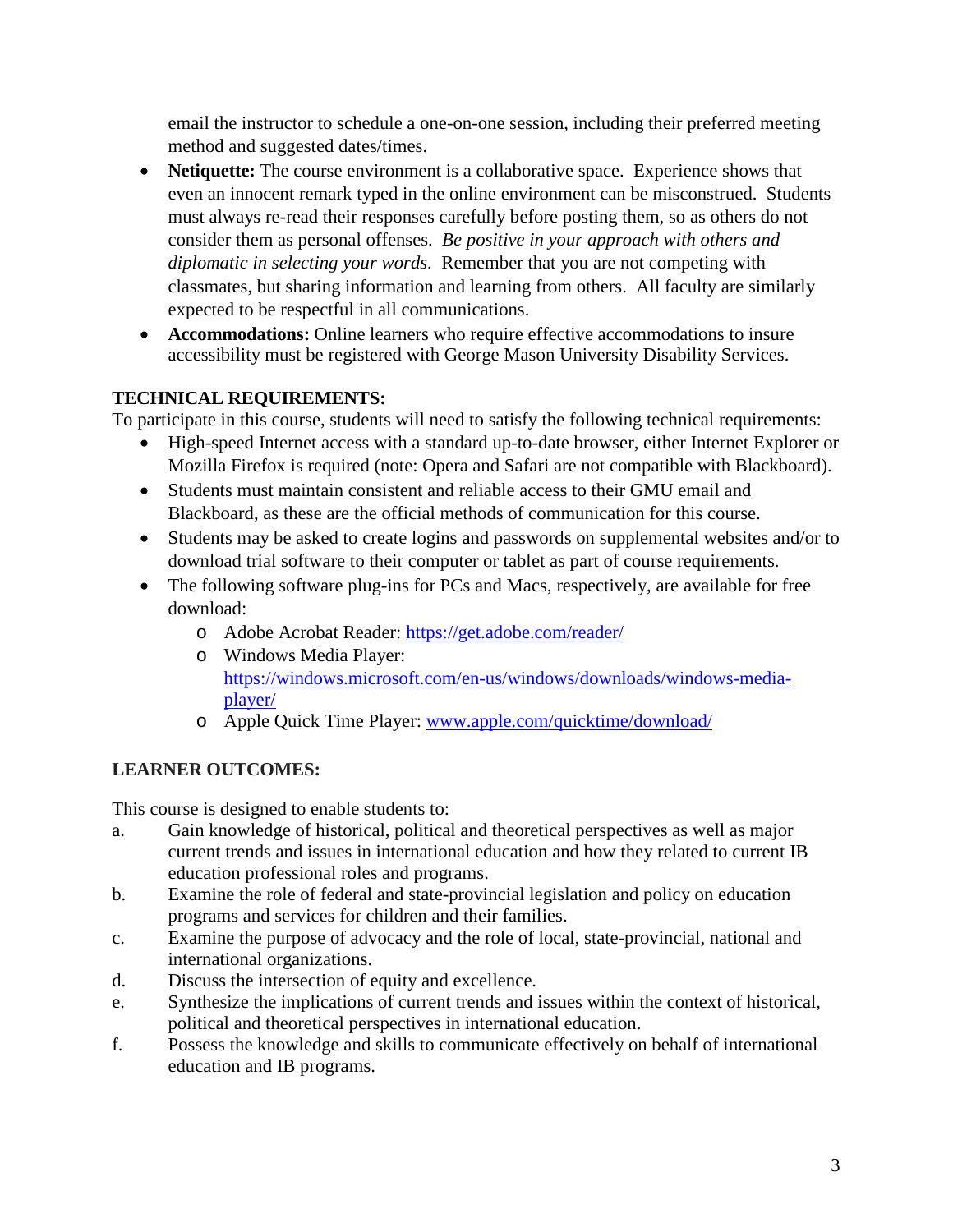## **Professional Standards:**

#### **National Board of Professional Teaching Standards**

Proposition 1: Teachers are committed to students and their learning.

Proposition 2: Teachers know the subjects they teach and how to teach those subjects.

Proposition 3: Teachers are responsible for managing and monitoring student learning.

Proposition 4: Teachers think systematically about their practice and learn from experience.

Proposition 5: Teachers are members of learning communities

ASTL 6: Teachers attend to the needs of culturally, linguistically and cognitively diverse learners.

ASTL 7: Teachers are change agents, teacher leaders, and partners with colleagues and families.

## **IB Teacher Award Inquiry Strands, Level 1:**

#### *Area of Inquiry 1: Curriculum Processes*

- a. What is international education and how does the IBO's mission and philosophy support it?
- a. What is the context in which your IB school exists? What political, social and legislative forces affect the delivery of the program?
- a. How are the aims of the IB program congruent with national philosophy in your context? How are they different?
- b. In what ways does your program support intercultural awareness and the development of cultural identity? International mindedness?
- b. In what ways does your program come into conflict with local norms, values and beliefs? How is that addressed?

#### *Area of Inquiry 4: Professional Learning*

- n. What is reflective practice and how does it support program implementation and enhance practice?
- n. How does your setting promote a Community of Learners?
- n. What is the role of collaborative working practice in supporting program learning outcomes?
- o. In what ways to political, social and legislative matters affect building a community of professional practice?
- o. In what ways is technology supporting your Community of Learners?
- p. How have you used technology to extend your learning community?
- p. How do we determine the effectiveness of our learning community?

#### **Technology (ISTE):**

IV. Teachers use technology to enhance their productivity and professional practice.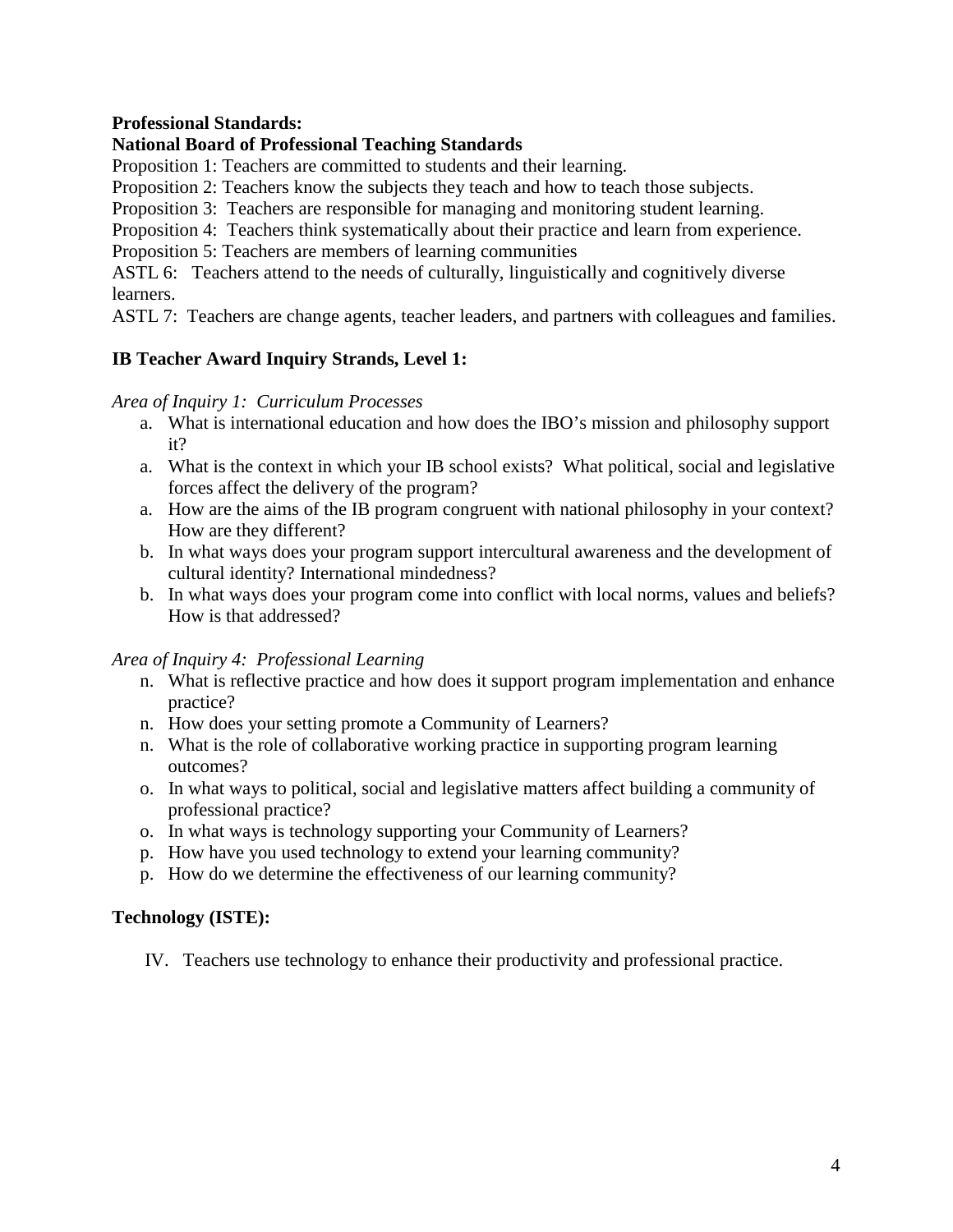## **Standards and Outcomes Table:**

| <b>Outcomes</b> | <b>NBPTS/ASTL</b> | IB                 | <b>Technology</b> |
|-----------------|-------------------|--------------------|-------------------|
|                 | 1,5,7             | 1a, 1b, 4n, 4o     |                   |
| в               | 1,5,7             | 1a, 1b, 4n, 4o     |                   |
|                 | 5,6,7             | 1a, 1b, 4o, 4p     |                   |
|                 | 1,6               | 1a, 1b             |                   |
|                 | 1,4               | 1a, 1b             |                   |
|                 | 1,5,              | 1a, 1b, 4n, 4o, 4p |                   |

## **REQUIRED TEXTS:**

Pearce, R., Ed. (2013). *International Education and Schools: Moving Beyond the First 40 Years*. London: Bloomsbury

Additional readings will be drawn from contemporary journals as well as published research on international education and International Baccalaureate and other programs.

## **TECHNOLOGY RESOURCES:**

- All students are required to have access to a computer with Internet access and a current GMU email account.
- All students will be enrolled in the Online Curriculum Centre through the International Baccalaureate.

- **RELEVANT WEBSITES:**<br>• International Baccalaureate Organization. http://www.jbo.org
	- Practitioner Research as Staff Development,  $\frac{\hat{h}ttp://www.aelweb.vcu.edu}{http://www.aelweb.vcu.edu)}$ <br>• American Psychological Association,  $\frac{http://www.apa.org}{http://www.apa.org}$
	- American Psychological Association, [http://www.apa.org](http://www.apa.org/)

## **COURSE PERFORMANCE EVALUATION MATRIX**

| <b>Assignment Description</b>                |    | <b>Grade %</b> Outcomes Addressed |
|----------------------------------------------|----|-----------------------------------|
| <b>Discussion Board</b>                      | 10 | A, B, C, D                        |
| <b>Idea Paper</b>                            | 15 | A, B, C, D, E, F                  |
| <b>Policy Analysis</b>                       | 15 | A, B, C, D, E, F                  |
| <b>Peer Draft Review</b>                     | 10 | A, E, F                           |
| <b>Annotated Bibliography &amp; Abstract</b> | 15 | A, B, C, E                        |
| <b>PBA</b>                                   | 35 | A, B, C, D, E, F                  |

#### **TK20 PERFORMANCE-BASED ASSESSMENT SUBMISSION REQUIREMENT:**

Every student registered for any TCLDEL course with a required performance-based assessment is required to submit this assessment, Journal Manuscript to Tk20 through Blackboard (regardless of whether the student is taking the course as an elective, a onetime course or as part of an undergraduate minor). Evaluation of the performance-based assessment by the course instructor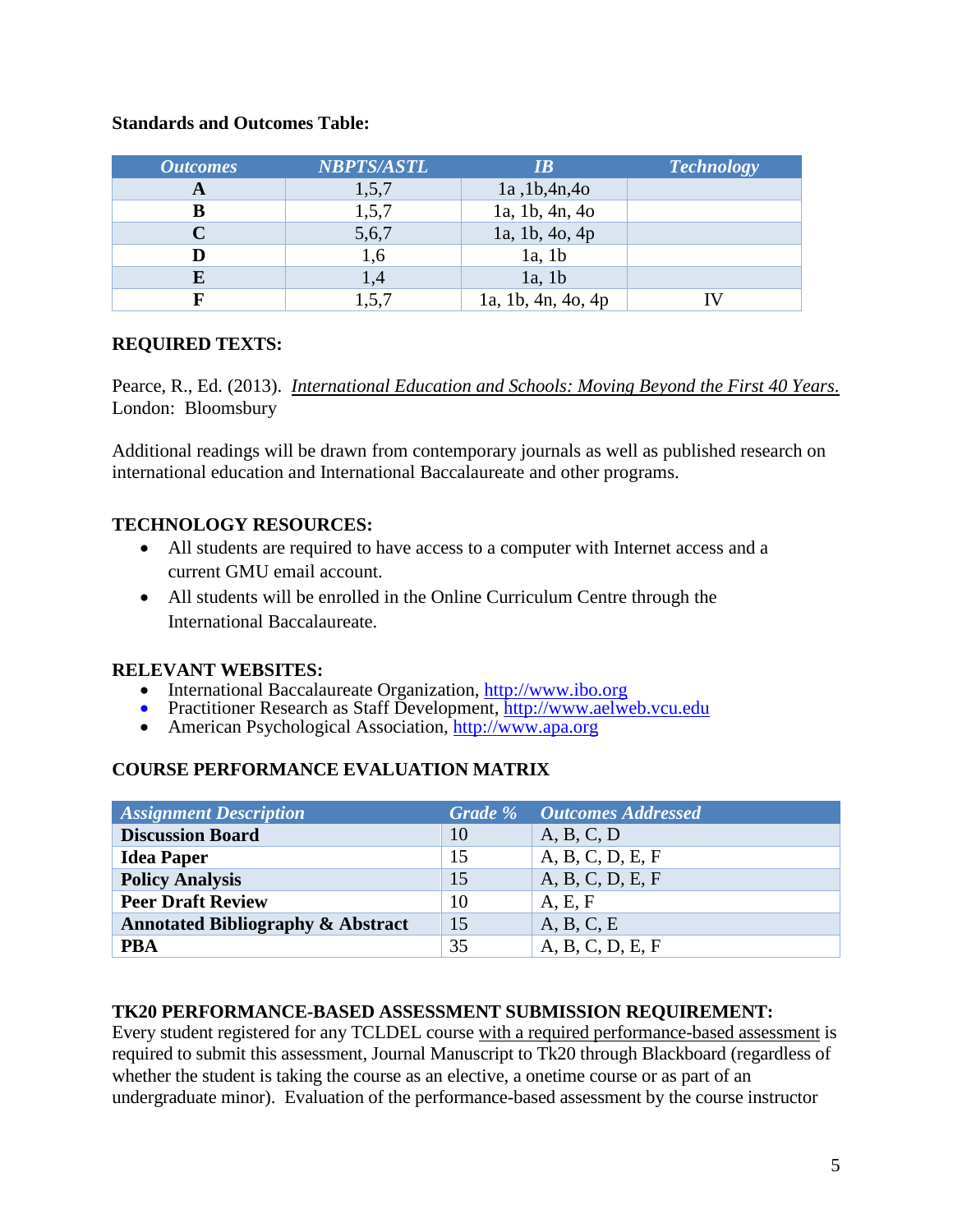will also be completed in Tk20 through Blackboard. Failure to submit the assessment to Tk20 (through Blackboard) will result in the course instructor reporting the course grade as Incomplete (IN). Unless the IN grade is changed upon completion of the required Tk20 submission, the IN will convert to an F nine weeks into the following semester."

# **GRADING POLICY:**

At George Mason University course work is measured in terms of quantity and quality. A credit normally represents one hour per week of lecture or recitation or not fewer than two hours per week of laboratory work throughout a semester. The number of credits is a measure of quantity. The grade is a measure of quality. The university-wide system for grading graduate courses is as follows:

| <b>Grade</b>   | <b>GRADING</b> | <b>Grade Points</b> | <b>Interpretation</b>                            |
|----------------|----------------|---------------------|--------------------------------------------------|
| $A+$           | $=100$         | 4.00                |                                                  |
| A              | 94-99          | 4.00                | Represents mastery of the subject through effort |
| A-             | 90-93          | 3.67                | beyond basic requirements                        |
| $B+$           | 85-89          | 3.33                | Reflects an understanding of and the ability to  |
| B              | 80-84          | 3.00                | apply theories and principles at a basic level   |
| $\mathbf{C}^*$ | 70-79          | 2.00                | Denotes an unacceptable level of understanding   |
| $F*$           | $69$           | 0.00                | and application of the basic elements of the     |
|                |                |                     | course                                           |

# **Note: "C" is not satisfactory for a licensure course; "F" does not meet requirements of the Graduate School of Education**

**Integrity of Work:** TCLDEL students must adhere to the guidelines of the George Mason University Honor Code [\(http:/oai.gmu.edu/honor-code/\)](http://oai.gmu.edu/the-mason-honor-code/). The principle of academic integrity is taken very seriously and violations are treated as such.

*Violations of the Honor Code* include:

- 1. Copying a paper or part of a paper from another student (current or past);
- 2. Reusing work that you have already submitted for another class (unless express permission has been granted by your current professor **before** you submit the work);
- 3. Copying the words of an author from a textbook or any printed source (including the Internet) or closely paraphrasing without providing a citation to credit the author. For examples of what should be cited, please refer to: <https://owl.english.purdue.edu/owl/resource/589/02/>
- 4. You may also not "reuse" fieldwork hours. Each placement must have 20 documented hours that are solely for each course that you are in; you may be at the same site, but the same hours may not be counted towards the same course.

# **FIELD EXPERIENCE REQUIREMENTS:**

# **There is no field experience requirement for EDUC 627.**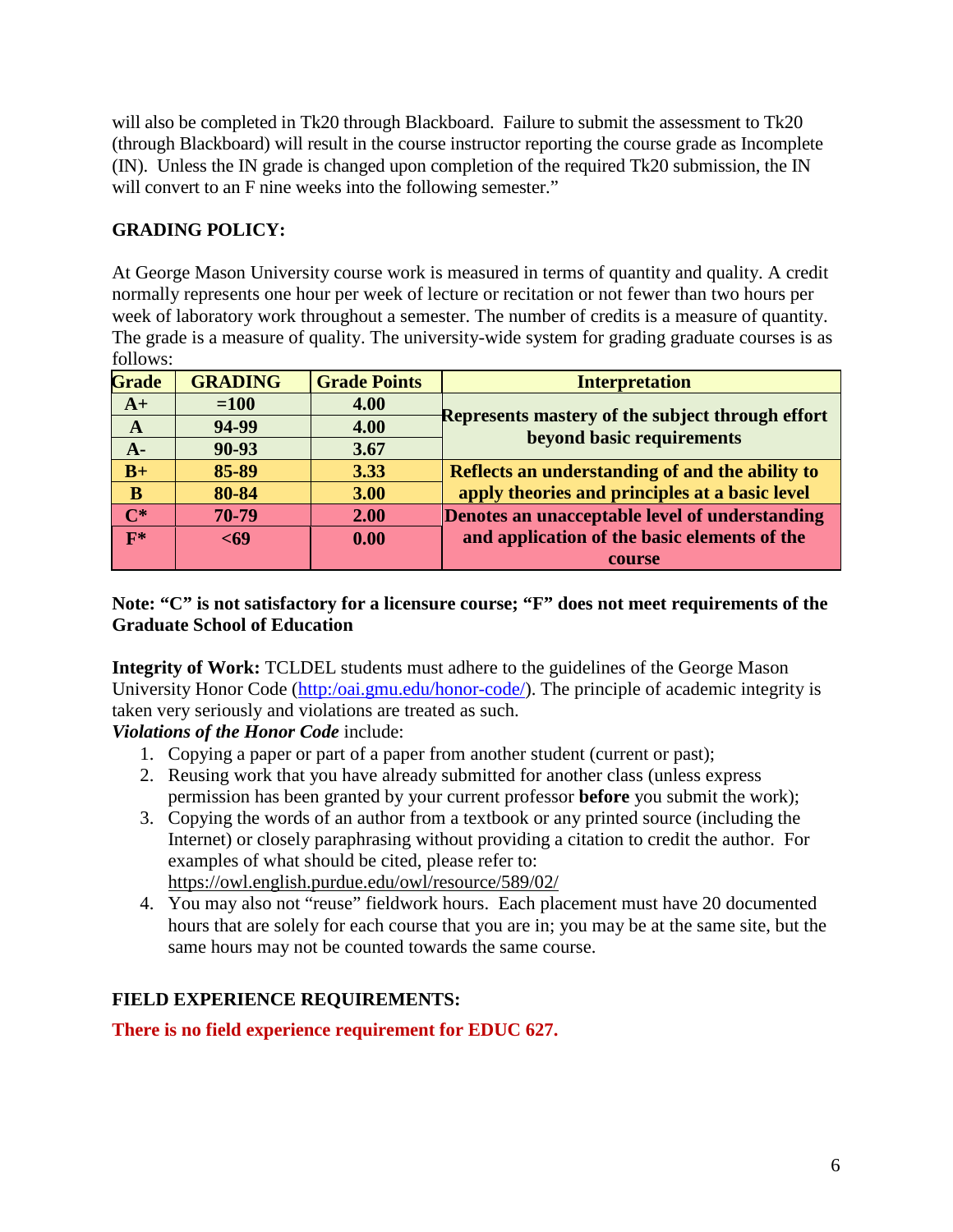# **LATE WORK POLICY:**

At the graduate level, all work is expected to be of high quality and submitted on the dates due. *Work submitted late will be reduced one letter grade for every day of delay.*Because we live in uncertain times, if you have any extraordinary circumstances (*think* flood, earthquake, evacuation) that prevent you from submitting your work in a timely manner, it is your responsibility to contact the instructor as soon as possible after the circumstances occur and make arrangements to complete your work. *It is up to the discretion of the instructor to approve the late/makeup work.*

# **INCOMPLETE (IN):**

This grade may be given to students who are in good standing, but who may be unable to complete scheduled course work for a cause beyond reasonable control. The student must then complete all the requirements by the end of the ninth week of the next semester, not including summer term, and the instructor must turn in the final grade by the end of the 9th week. Unless an explicit written extension is filed with the Registrar's Office by the faculty deadline, the grade of IN is changed by the registrar to an F (Mason catalog). Faculty may grant an incomplete with a contract developed by the student with a reasonable time to complete the course at the discretion of the faculty member. The faculty member does not need to allow up to the following semester for the student to complete the course. A copy of the contract will be kept on file in the APTDIE office.

## **COURSE WITHDRAWAL WITH DEAN APPROVAL:**

For graduate and non-degree students, withdrawal after the last day for dropping a course requires approval by the student's academic dean, and is permitted only for nonacademic reasons that prevent course completion (Mason catalog). *Students must contact an academic advisor* in APTDIE to withdraw after the deadline. There is no guarantee that such withdraws will be permitted.

## **NETIQUETTE:**

As we will be working together in an online environment, netiquette will be significantly important in terms of creating a community of thinkers and learners. Netiquette is a way of defining professionalism through network communication; it is a way to foster a safe on-line learning environment. All opinions and experiences, no matter how different or controversial they may be perceived, must be respected in the tolerant spirit of academic discourse. You are encouraged to comment, question, or critique an idea but you are not to attack an individual. For our class, here are the netiquette guidelines for working and communicating online:

- Do not use offensive language.
- Never make fun of someone's ability to read or write.
- Keep an "open-mind" and be willing to express even your minority opinion.
- Think before you push the "Send" button.
- Do not hesitate to ask for feedback.
- When in doubt, always check with your instructor for clarification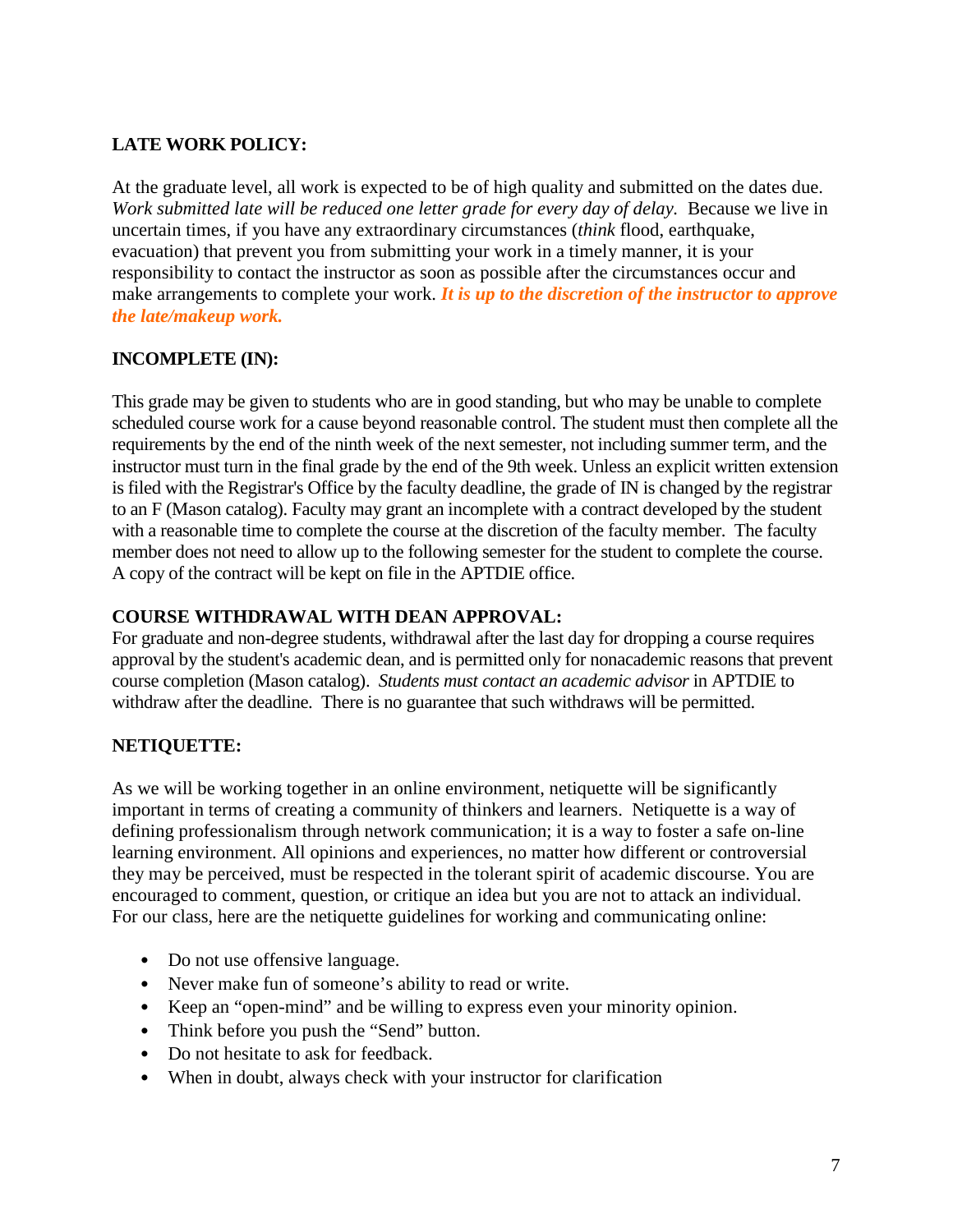• Popular emoticons such as  $\odot$  or / can be helpful to convey your tone but do not overdo or overuse them.

# **GMU POLICIES AND RESOURCES FOR STUDENTS:**

## *Policies*

- Students must adhere to the guidelines of the Mason Honor Code (see [http://oai.gmu.edu/the-mason-honor-code/\)](http://oai.gmu.edu/the-mason-honor-code/).
- Students must follow the university policy for Responsible Use of Computing (see [http://universitypolicy.gmu.edu/policies/responsible-use-of-computing/\)](http://universitypolicy.gmu.edu/policies/responsible-use-of-computing/).
- Students are responsible for the content of university communications sent to their Mason email account and are required to activate their account and check it regularly. All communication from the university, college, school, and program will be sent to students **solely** through their Mason email account.
- Students with disabilities who seek accommodations in a course must be registered with George Mason University Disability Services. Approved accommodations will begin at the time the written letter from Disability Services is received by the instructor (see [http://ods.gmu.edu/\)](http://ods.gmu.edu/).
- Students must follow the university policy stating that all sound emitting devices shall be silenced during class unless otherwise authorized by the instructor.

## *Campus Resources*

- Support for submission of assignments to Tk20 should be directed to  $tk20$ help@gmu.edu or [https://cehd.gmu.edu/aero/tk20.](https://cehd.gmu.edu/aero/tk20) Questions or concerns regarding use of Blackboard should be directed to [http://coursessupport.gmu.edu/.](http://coursessupport.gmu.edu/)
- The Writing Center provides a variety of resources and services (e.g., tutoring, workshops, writing guides, handbooks) intended to support students as they work to construct and share knowledge through writing (see [http://writingcenter.gmu.edu/\)](http://writingcenter.gmu.edu/).
- The Counseling and Psychological Services (CAPS) staff consists of professional counseling and clinical psychologists, social workers, and counselors who offer a wide range of services (e.g., individual and group counseling, workshops and outreach programs) to enhance students' personal experience and academic performance (see [http://caps.gmu.edu/\)](http://caps.gmu.edu/).
- The Student Support & Advocacy Center staff helps students develop and maintain healthy lifestyles through confidential one-on-one support as well as through interactive programs and resources. Some of the topics they address are healthy relationships, stress management, nutrition, sexual assault, drug and alcohol use, and sexual health (see [http://ssac.gmu.edu/\)](http://ssac.gmu.edu/). Students in need of these services may contact the office by phone at 703-993-3686. Concerned students, faculty and staff may also make a referral to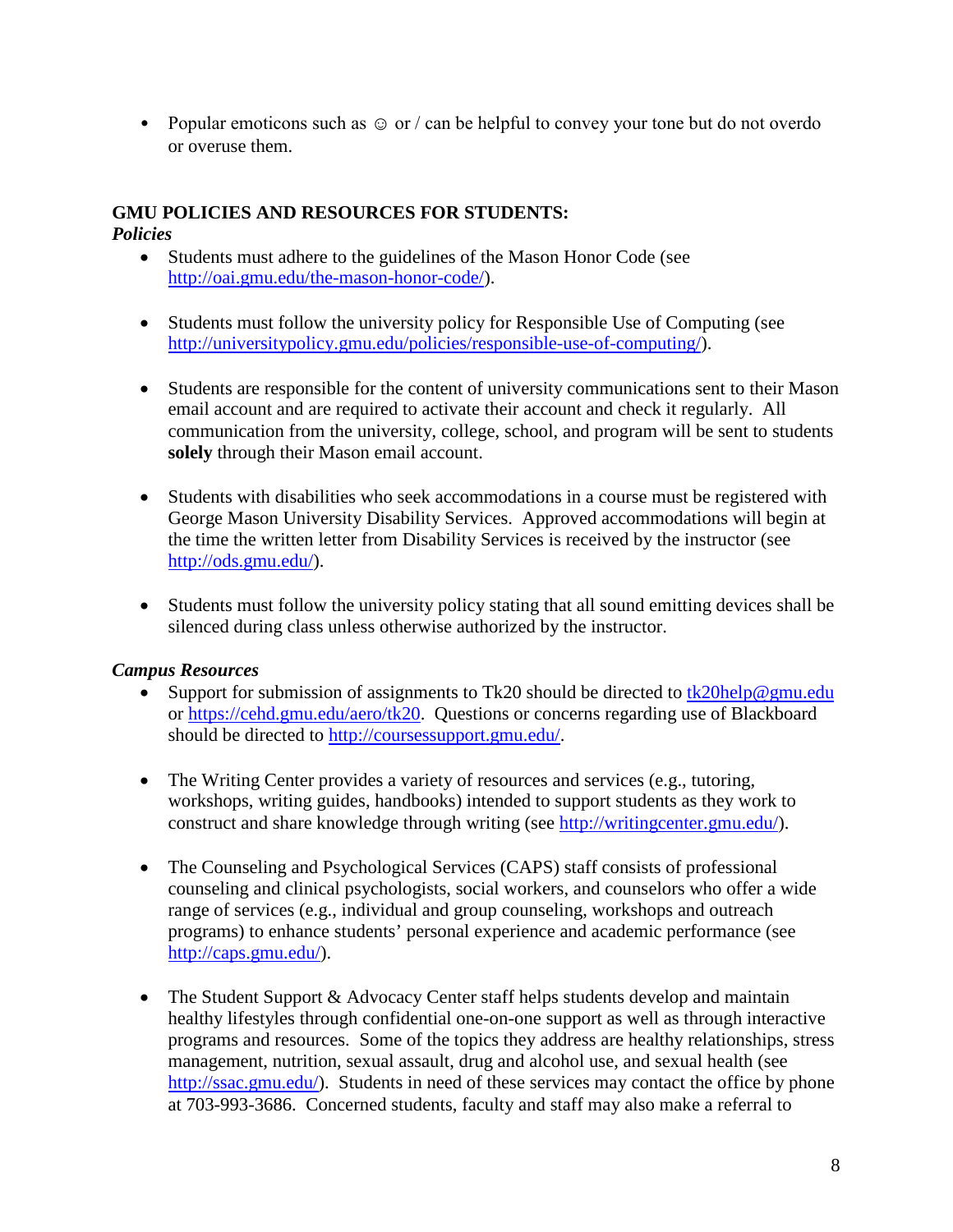express concern for the safety or well-being of a Mason student or the community by going to [http://ssac.gmu.edu/make-a-referral/.](http://ssac.gmu.edu/make-a-referral/)

For additional information on the College of Education and Human Development, please visit our website [https://cehd.gmu.edu/.](https://cehd.gmu.edu/)

# **PROFESSIONAL DISPOSITIONS:**

Students are expected to exhibit professional behaviors and dispositions at all times.

# **CORE VALUES COMMITMENT:**

The College of Education and Human Development is committed to collaboration, ethical leadership, innovation, research-based practice, and social justice. Students are expected to adhere to these principles: [http://cehd.gmu.edu/values/.](http://cehd.gmu.edu/values/)

# **GMU E-MAIL AND WEB POLICY:**

Mason uses electronic mail [\(www.gmu.edu/email\)](http://www.gmu.edu/email) to provide official information to students. Examples include notices from the library, notices about academic standing, financial aid information, class materials, assignments, questions, and instructor feedback. Students are responsible for the content of university communication sent to their Mason e-mail account and are required to activate that account and check it regularly (Mason catalog). All communication sent for this course will be sent to your Mason email account.

All communication sent for this course will be sent to your Mason email account. I will respond to emails as soon as I can, but always within 24 hours unless there is an out of office email explaining a delay.

| <b>Module 1</b> | International schools and the IB                                                         |
|-----------------|------------------------------------------------------------------------------------------|
| <b>Dates</b>    | March $21 -$ March 27                                                                    |
| <b>Readings</b> | Pearce Chapters 1 and 9                                                                  |
| Assignments due | 1. Post self-introduction (by 11:59 pm EST March 24)<br>2. Participate in discussion one |

# **COURSE PERFORMANCE EVALUATION**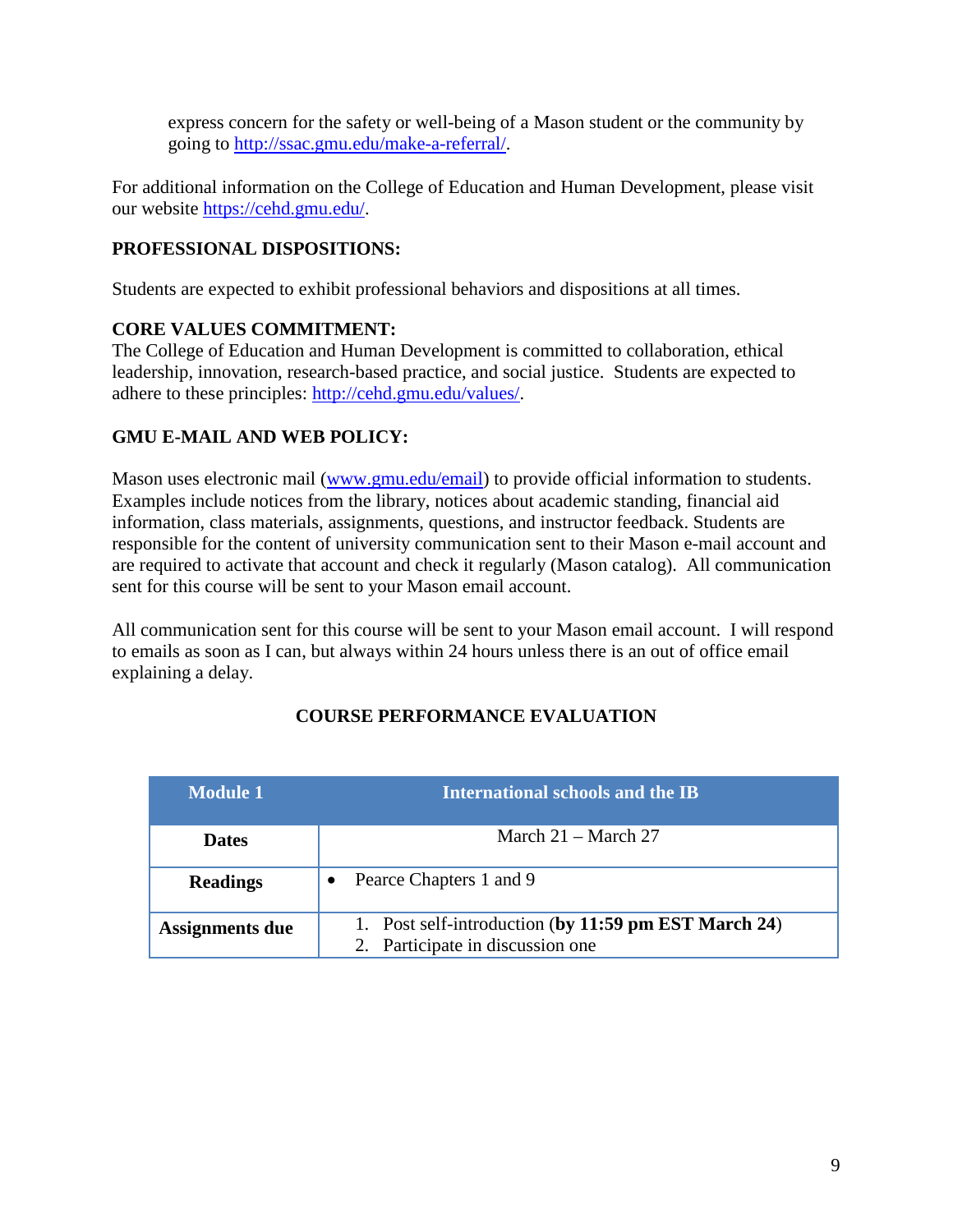| <b>Module 2</b>        | The growth of international schools |
|------------------------|-------------------------------------|
| <b>Dates</b>           | March $28 - April 3$                |
| <b>Readings</b>        | Pearce Chapter 2<br>$\bullet$       |
| <b>Assignments due</b> | 1. Participate in discussion two    |

| <b>Module 3</b>        | <b>National schools and the IB</b>                                                                                                                                                       |
|------------------------|------------------------------------------------------------------------------------------------------------------------------------------------------------------------------------------|
| <b>Dates</b>           | April $4 -$ April 10                                                                                                                                                                     |
| <b>Readings</b>        | Taking the DP Forward Chapter 6 (on Bb)<br>From International Schools to Inner-City Schools: The First<br>Principles of the International Baccalaureate Diploma Program<br>$($ on Bb $)$ |
| <b>Assignments due</b> | 1. Participate in discussion three<br>Idea Paper due by 11:59 pm EST on April 10                                                                                                         |

| <b>Module 4</b> | <b>Language policies</b>                        |
|-----------------|-------------------------------------------------|
| <b>Dates</b>    | April $11 -$ April 17                           |
| <b>Readings</b> | Pearce Chapter 5<br>Acquiring Languages (on Bb) |
| Assignments due | 1. Participate in discussion four               |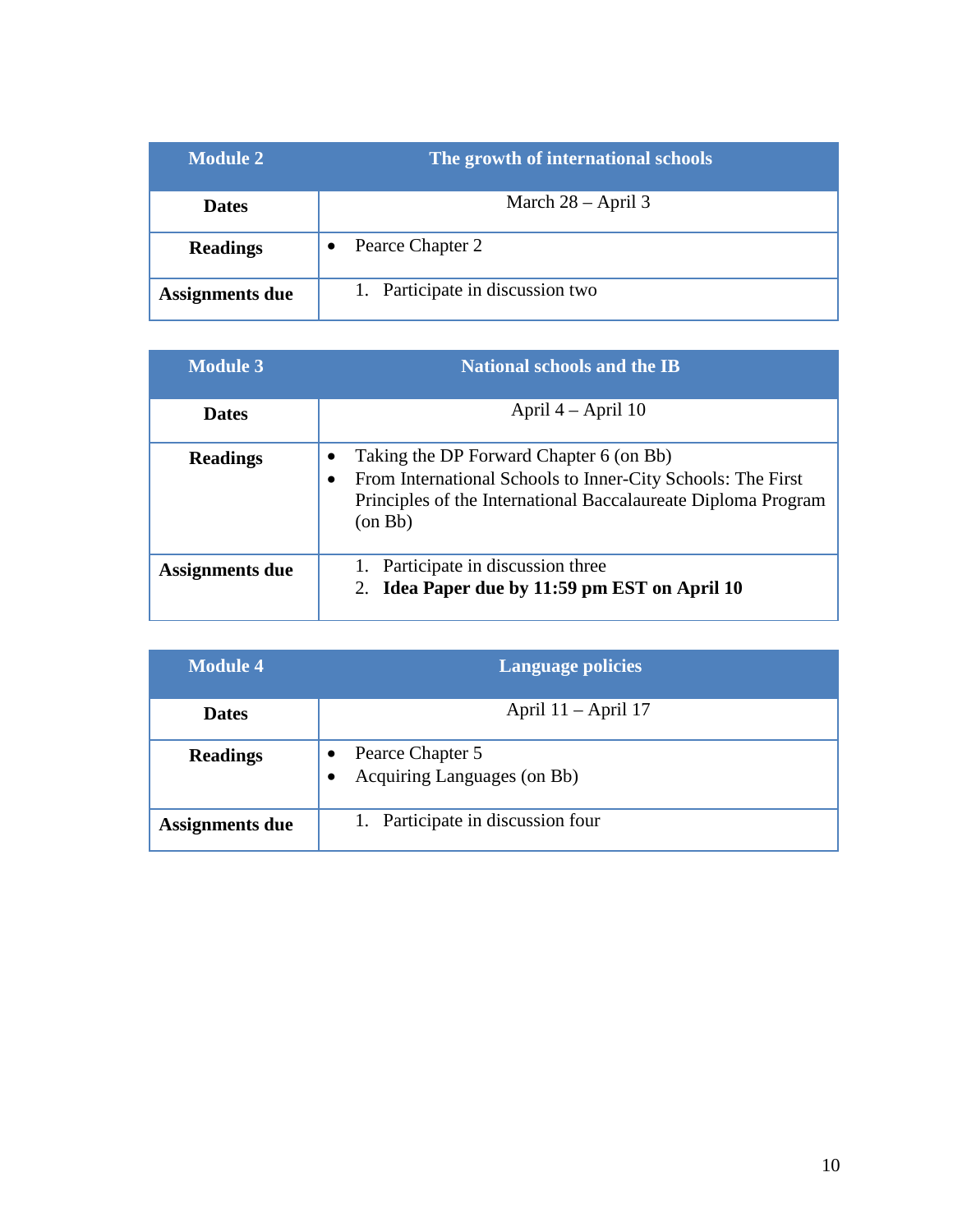| <b>Module 5</b> | <b>Student diversity</b>                                                                                                                                               |
|-----------------|------------------------------------------------------------------------------------------------------------------------------------------------------------------------|
| <b>Dates</b>    | April $18 -$ April 24                                                                                                                                                  |
| <b>Readings</b> | Pearce Chapter 4<br>Expanding Opportunities for High Academic Achievement: An<br>٠<br>International Baccalaureate Diploma Programme in an Urban<br>High School (on Bb) |
| Assignments due | Participate in discussion five<br>2. Policy Paper due by 11:59 pm EST on April 24                                                                                      |

| <b>Module 6</b> | <b>International education and international mindedness</b>                                                      |
|-----------------|------------------------------------------------------------------------------------------------------------------|
| <b>Dates</b>    | April $25 - May 1$                                                                                               |
| <b>Readings</b> | Pearce Chapter 7<br>International Mindedness: Moving from the Abstract to<br>$\bullet$<br>Implementation (on Bb) |
| Assignments due | 1. Participate in discussion six                                                                                 |

| <b>Module 7</b> | <b>Academic honesty</b>                                                                            |  |
|-----------------|----------------------------------------------------------------------------------------------------|--|
| <b>Dates</b>    | May $2 -$ May $8$                                                                                  |  |
| <b>Readings</b> | Academic Honesty in the IB Educational Context (on Bb)<br>Academic Honesty (on Bb)                 |  |
| Assignments due | Participate in discussion seven<br>Annotated bibliography and abstract due by 11:59 pm<br>on May 8 |  |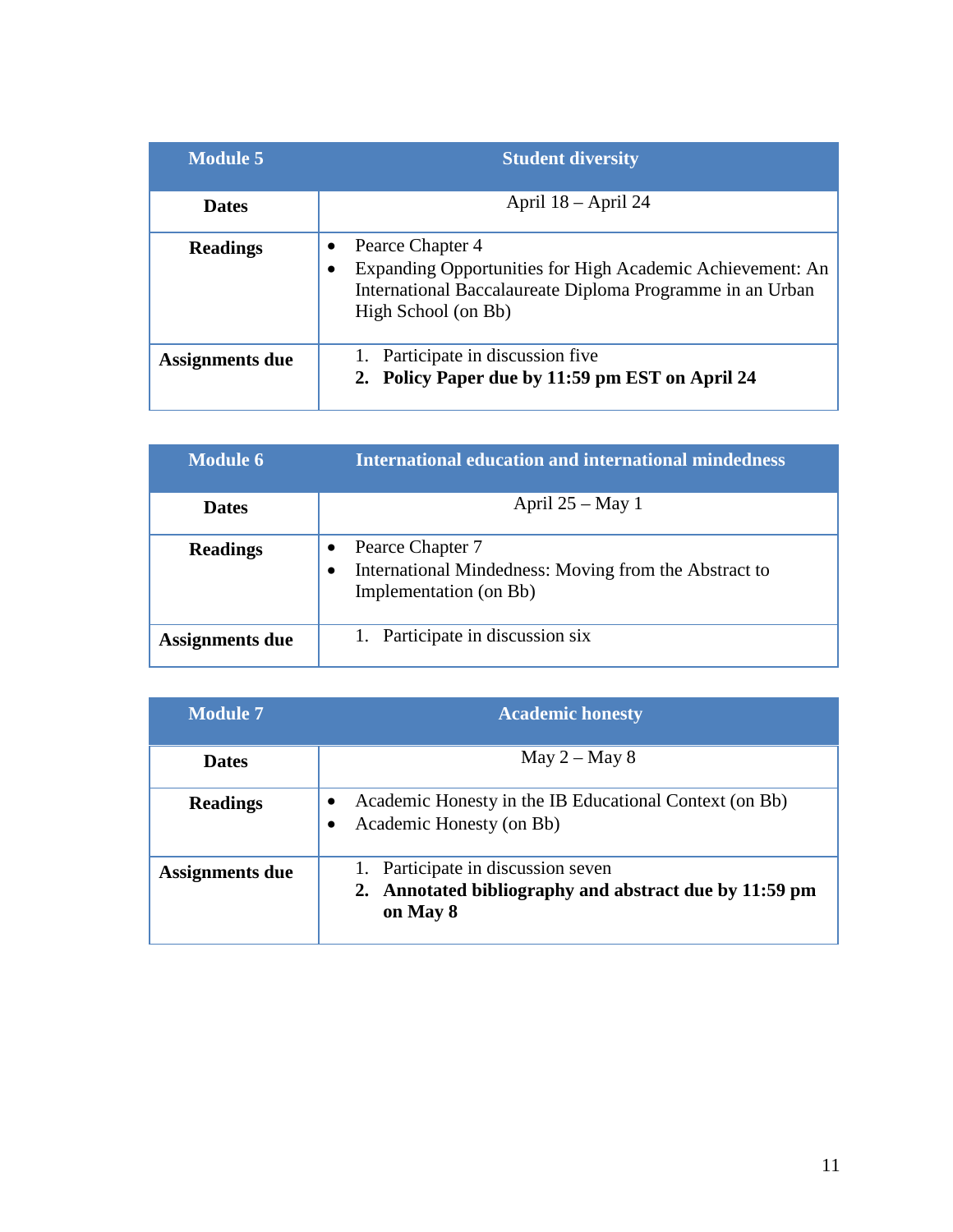| <b>Module 8</b>        | <b>University readiness and performance</b>                                                                                                                                                                |
|------------------------|------------------------------------------------------------------------------------------------------------------------------------------------------------------------------------------------------------|
| <b>Dates</b>           | May $9 -$ May 15                                                                                                                                                                                           |
| <b>Readings</b>        | International Baccalaureate Diploma Programme: Examining<br>College Readiness (on Bb)<br>Diploma Programme Students' Enrollment and Outcomes at<br>US Postsecondary Institutions 2008-2014 (peruse, on Bb) |
| <b>Assignments due</b> | 1. Participate in discussion eight<br>2. Email journal manuscript draft to peer(s) by $11:59$ pm<br><b>EST</b> on May 15                                                                                   |

| <b>Module 9</b>        | <b>Writing week</b>                                                                                                                                            |
|------------------------|----------------------------------------------------------------------------------------------------------------------------------------------------------------|
| <b>Dates</b>           | May $16 -$ May 22                                                                                                                                              |
| <b>Readings</b>        | No readings this week                                                                                                                                          |
| <b>Assignments due</b> | 1. Work on drafts and peer editing of journal manuscript.<br>2. If you have questions about your PBA, please schedule a<br>conference with Dr. Daly this week. |

| <b>Module 10</b> | <b>Writing and conference week</b>                                                                                                               |  |  |  |
|------------------|--------------------------------------------------------------------------------------------------------------------------------------------------|--|--|--|
| <b>Dates</b>     | May 23 – May 29                                                                                                                                  |  |  |  |
| <b>Readings</b>  | No readings this week                                                                                                                            |  |  |  |
| Assignments due  | 1. Turn Peer Draft Review into Bb no later than 11:59 pm<br><b>EST</b> on May 29<br>2. Complete discussion 9 (No responses necessary this week.) |  |  |  |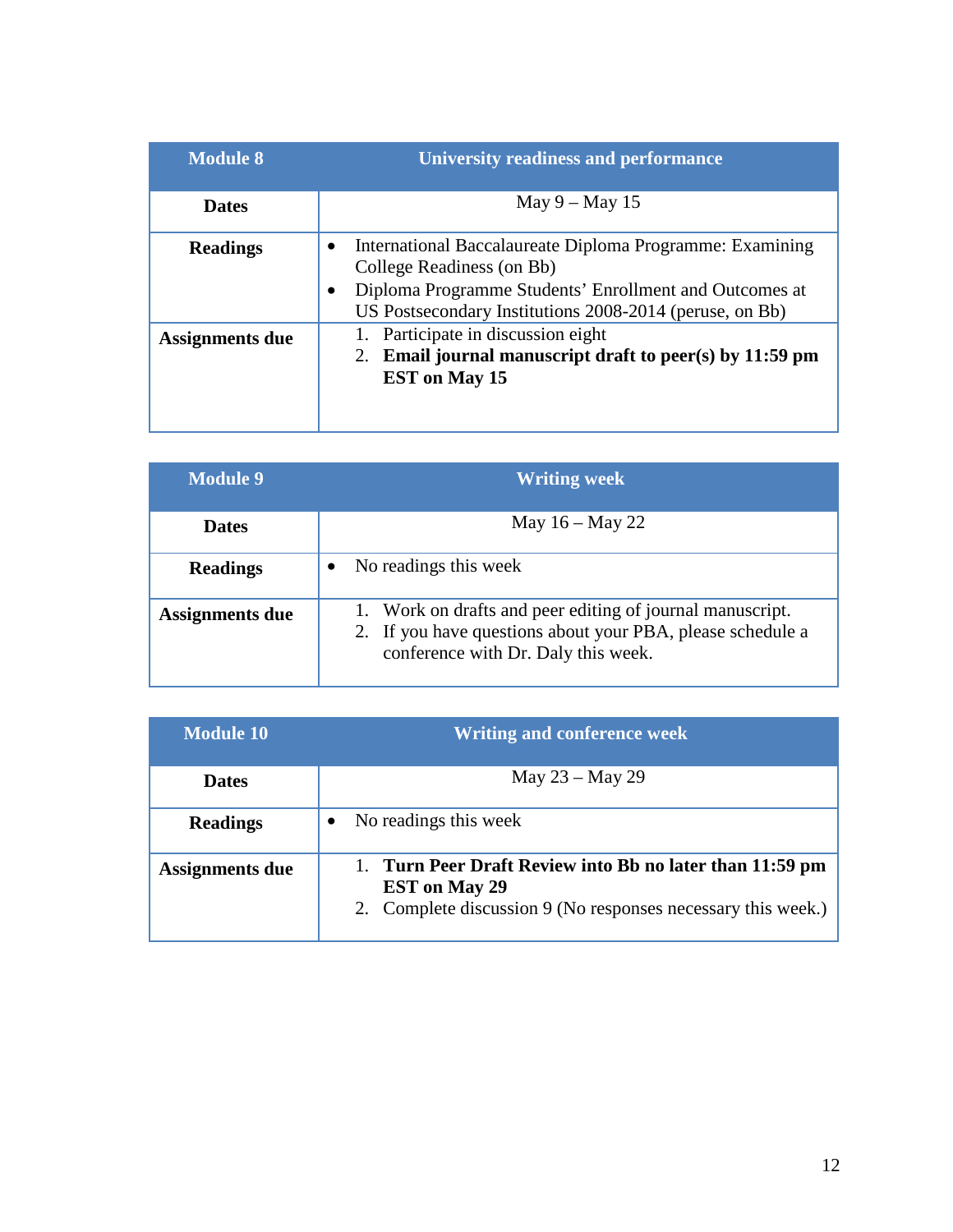| <b>Module 11</b> | <b>Looking at the IB Learner Profile</b>                                                                                                                                                                                                                              |
|------------------|-----------------------------------------------------------------------------------------------------------------------------------------------------------------------------------------------------------------------------------------------------------------------|
| <b>Dates</b>     | May $31 -$ June 6                                                                                                                                                                                                                                                     |
| <b>Readings</b>  | IB Learner Profile: A Comparative Study of Implementation,<br>Adaptation, and Outcomes in India, Australia, and Hong Kong<br>(peruse, on Bb)<br>A Study of Reflection in the International Baccalaureate<br>$\bullet$<br>Diploma Programme - Research Summary (on Bb) |
| Assignments due  | 1. Participate in discussion 10                                                                                                                                                                                                                                       |

| <b>Module 12</b>       | <b>Wrapping up</b>                                                                                                                                           |  |  |  |
|------------------------|--------------------------------------------------------------------------------------------------------------------------------------------------------------|--|--|--|
| <b>Dates</b>           | June $7 -$ June 13                                                                                                                                           |  |  |  |
| <b>Readings</b>        | No readings this week                                                                                                                                        |  |  |  |
| <b>Assignments due</b> | 1. Journal manuscript due by 11:59 pm EST June 13<br>2. Complete Mason evaluation as requested<br>3. Complete EDUC 627 post-assessment (in Bb) by June<br>13 |  |  |  |

## **DETAILED ASSIGNMENT INFORMATION**

#### **Discussion Board**

Each student is responsible for reading all the materials each week unless noted otherwise. Students are expected to actively participate in every module by critically analyzing, asking questions, and making observations about the readings. You are expected to participate in a substantive way. It is not acceptable to wait until the end of the week as you will not be able to engage fully in the discussion and others will not have the opportunity to engage with your thoughts and comments. **Each module will begin on Tuesday and run through the following Monday.** You must start posting for each module by Friday at 11:59 EST so that the class will have ample time to engage in discussion. Students will be expected to respond to each of the discussion questions posted. Further, students should respond to at least two posts from other classmates. As this course's end goal is focused on the production of a journal manuscript, students should strive to create initial posts that not only address the weekly questions posed but are also well cited and are written in academic language.

A rubric for grading the Discussion Board is provided below.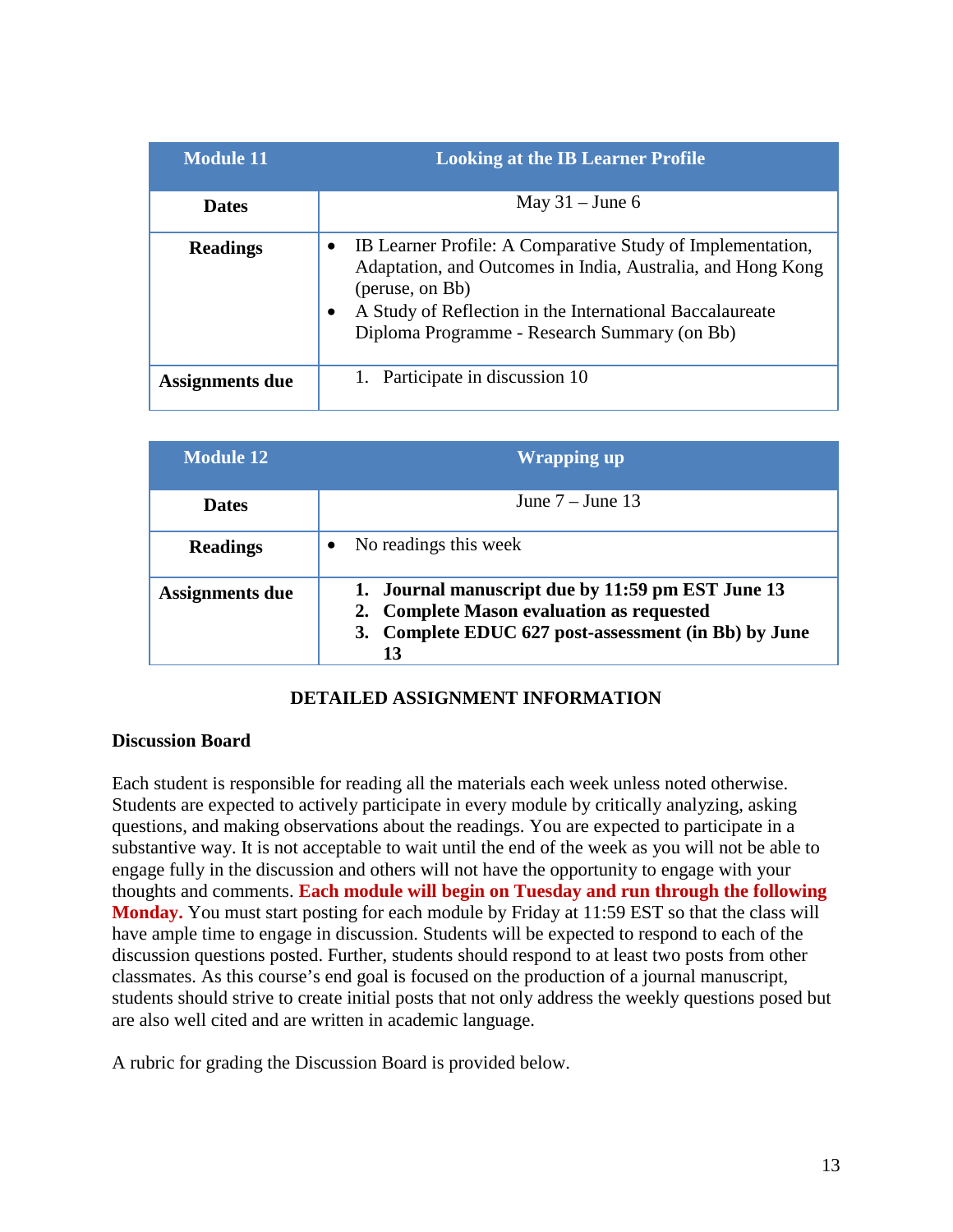|                           | Discussion Board $- (10\% \text{ of grade})$ |                       |                            |                                |  |  |
|---------------------------|----------------------------------------------|-----------------------|----------------------------|--------------------------------|--|--|
| Criteria                  | Excellent                                    |                       | Average                    | Needs Improvement              |  |  |
|                           | (3 points)                                   |                       | (2 points)                 | (1 point)                      |  |  |
| <b>Content quality:</b>   | It is very clear that                        |                       | The readings appear to     | It is not evident that         |  |  |
| Responsive to             | readings were                                | be generally          |                            | readings were                  |  |  |
| discussion and            | understood and                               |                       | understood and there is    | understood and/or              |  |  |
| demonstration of          | incorporated well                            |                       | some incorporation         | not incorporated               |  |  |
| knowledge and             | into responses.                              | into responses.       |                            | into discussion.               |  |  |
| understanding             |                                              |                       |                            |                                |  |  |
| gained from               |                                              |                       |                            |                                |  |  |
| assigned reading          |                                              |                       |                            |                                |  |  |
| <b>Writing/Response</b>   | Writing is                                   |                       | Writing is generally       | Writing is unclear             |  |  |
| quality: Responses        | professionally                               |                       | clear. Sources are not     | and full of errors.            |  |  |
| are professionally        | crafted, and any                             | properly cited.       |                            | Sources are not                |  |  |
| crafted and sources       | sources are properly                         |                       |                            | cited properly.                |  |  |
| are cited.                | cited.                                       |                       |                            |                                |  |  |
| <b>Research and</b>       | The student makes                            | The student attempts  |                            | There is no                    |  |  |
| <b>Connections:</b>       | logical and clear                            |                       | to make a connection       | connection to an               |  |  |
| Weekly topics are         | connections to                               | to outside/additional |                            | outside/additional             |  |  |
| connected to outside      | outside/additional                           | academic or           |                            | academic or                    |  |  |
| academic or               | academic or                                  |                       | practitioner sources       | practitioner source.           |  |  |
| practitioner sources.     | practitioner sources.                        |                       | but they may not be        |                                |  |  |
|                           | They are well                                |                       | clearly explained or       |                                |  |  |
|                           | explained.                                   |                       | there may be a logic       |                                |  |  |
|                           |                                              | issues.               |                            |                                |  |  |
|                           | Met (1 point)                                |                       | Not Met (0 points)         |                                |  |  |
| <b>Responsiveness: At</b> | At least posts from two others               |                       | One or no others have been |                                |  |  |
| least posts from two      | have been responded to                       |                       |                            | responded to during the module |  |  |
| others have been          | during the module                            |                       |                            |                                |  |  |
| responded to during       |                                              |                       |                            |                                |  |  |
| the module                |                                              |                       |                            |                                |  |  |

## **Idea Paper**

This paper is to be to be a space for the student to propose a topic for the final journal manuscript. It should be no more than three pages in length (in APA format) and should discuss the topic, the reasoning for the pursuit of the topic, the application to the student's educational role, and the proposed thesis/direction. It is expected that the student has done a small amount of preliminary research before writing the proposal and reference are provided. Feedback will be provided from the idea paper and topics will be approved or modifications might be suggested. Conferences can be set up to discuss possible topics.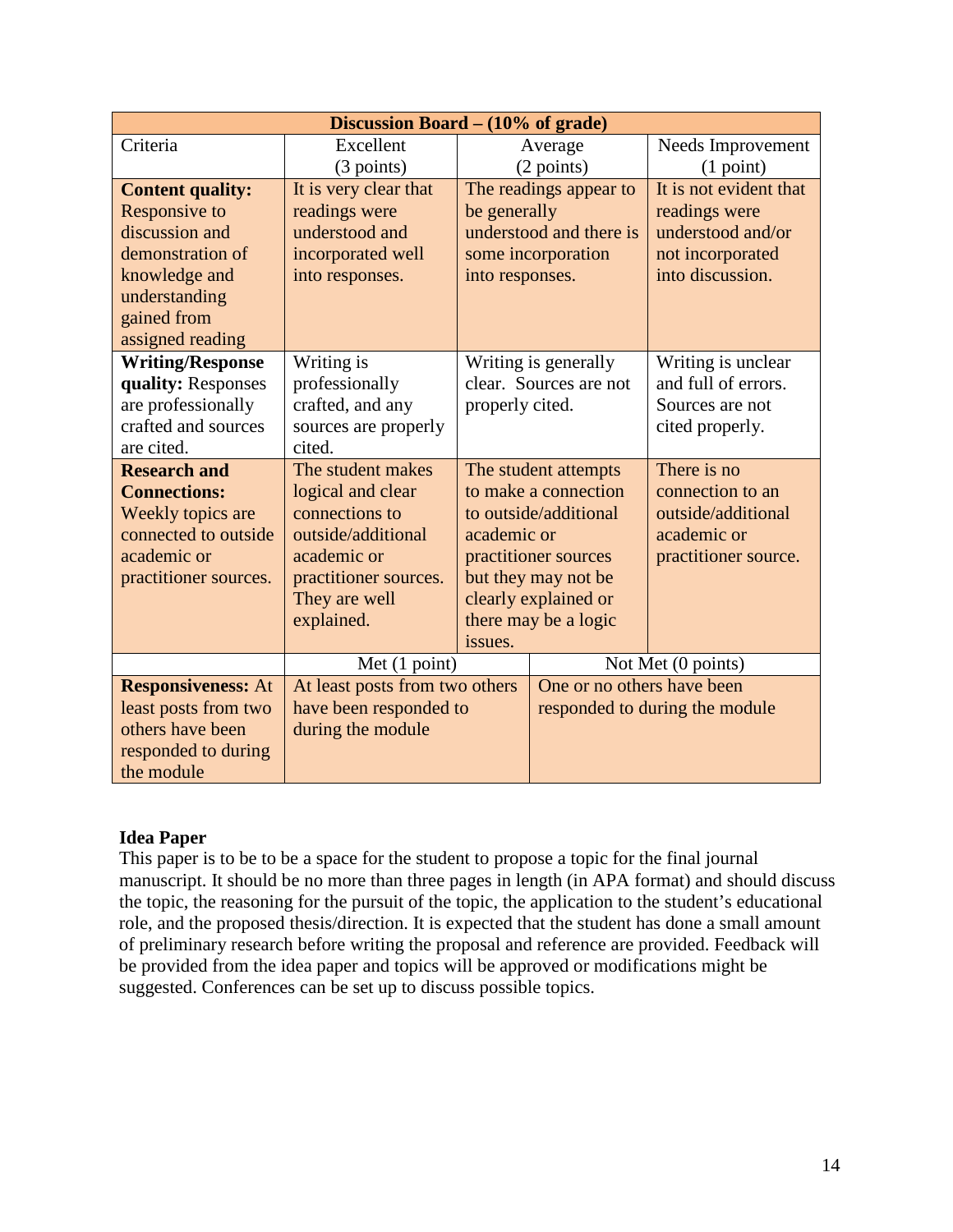|                   |                                                                                                                          | Idea Paper $(15\% \text{ of grade}) - \text{Due April } 10$                      |                                                                                  |                                                                              |
|-------------------|--------------------------------------------------------------------------------------------------------------------------|----------------------------------------------------------------------------------|----------------------------------------------------------------------------------|------------------------------------------------------------------------------|
|                   | <b>Exemplary</b>                                                                                                         | <b>Proficient</b>                                                                | <b>Partially</b><br>proficient                                                   | Not proficient                                                               |
| Criteria:         |                                                                                                                          | 3                                                                                | 2                                                                                |                                                                              |
| <b>Topic Idea</b> | The project<br>clearly,<br>comprehensively<br>and innovatively<br>addresses the<br>current trend or<br>issue identified. | The project<br>clearly addresses<br>the current trend<br>or issue<br>identified. | The project<br>somewhat<br>addresses the<br>current trend or<br>issue identified | The project does not<br>address the current<br>trend or issue<br>identified. |
| <b>IB</b> Context | Plan shows<br>sophisticated<br>understanding of<br>the IB context.                                                       | Plan shows some<br>understanding of<br>the IB context.                           | Plan shows<br>limited<br>understanding of<br>the IB context.                     | Plan shows little<br>understanding of the<br>IB context.                     |
| Organization      | Work is very<br>clearly organized<br>and very well-<br>written with no<br>significant errors.                            | Work is<br>organized and<br>generally well-<br>written.                          | Organization and<br>errors detract<br>from overall<br>quality.                   | Work is disorganized<br>and poorly written.                                  |
| <b>References</b> | A range of<br>academic<br>references is used<br>to very good<br>effect.                                                  | Some academic<br>references are<br>included.                                     | Some academic<br>references are<br>included.                                     | Academic references<br>are missing or<br>incomplete.                         |

# **Policy Analysis**

Students will select a policy at district, regional, or national level and analyze its impact on IB programmes, professional roles, and student learning. This assignment will be done individually and is meant for students to critically assess how policy impacts programs, students, teachers, and/or organizations. Students are encouraged to seek out sources from various parts of the world and publications if relevant. The paper should be three to five pages in APA format.

| Policy Analysis (15% of grade) – Due April 24 |                                                                    |                                                   |                                                   |                                                          |
|-----------------------------------------------|--------------------------------------------------------------------|---------------------------------------------------|---------------------------------------------------|----------------------------------------------------------|
|                                               | <b>Exemplary</b>                                                   | Proficient                                        | <b>Partially</b><br>proficient                    | Not proficient                                           |
| Criteria:                                     |                                                                    |                                                   |                                                   |                                                          |
| <b>Description</b>                            | Provides very<br>clear, concise<br>overview of<br>selected policy. | Provides clear<br>overview of<br>selected policy. | Provides basic<br>overview of<br>selected policy. | Overview of selected<br>policy is minimal or<br>missing. |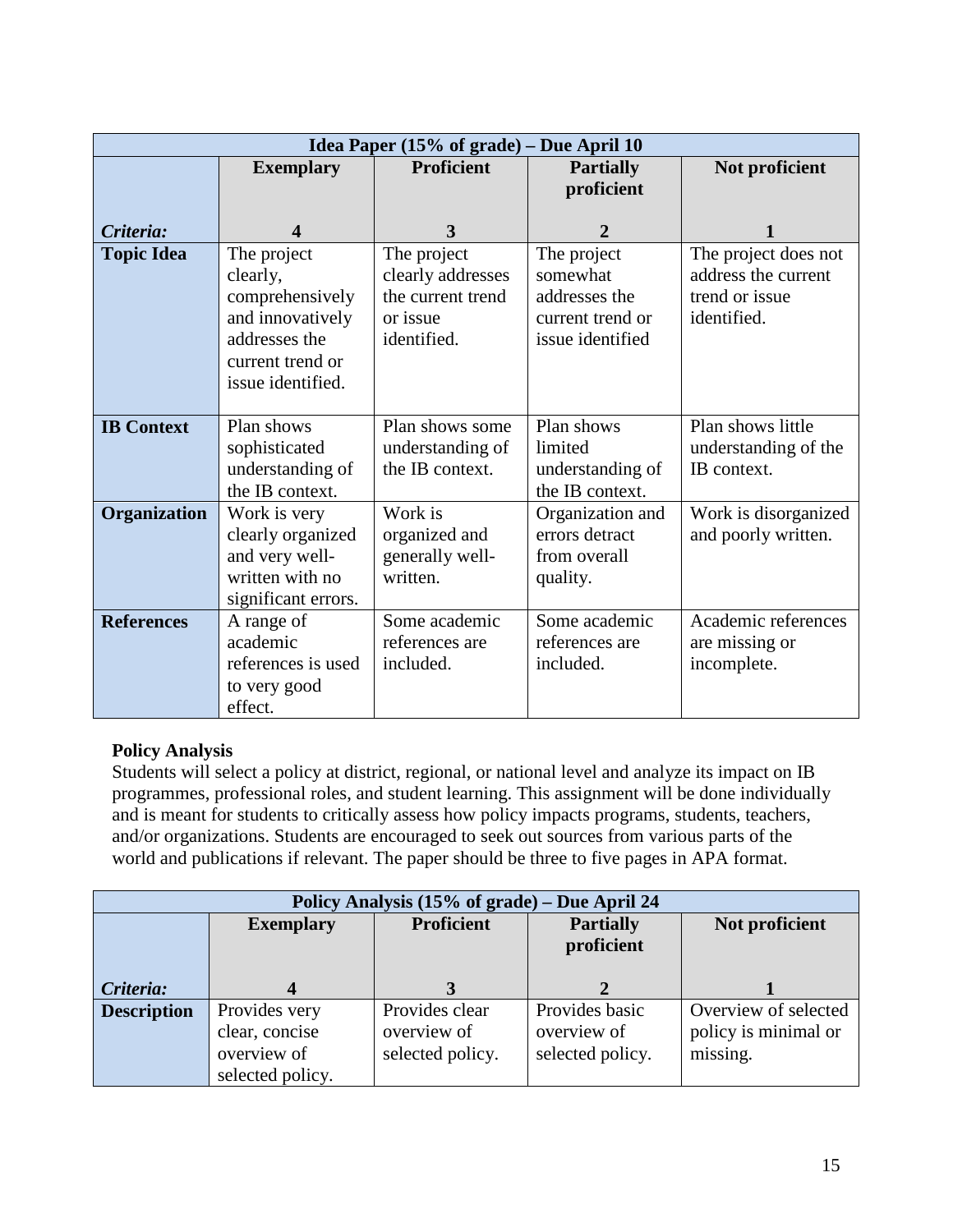| <b>Analysis</b>    | Provides extensive,<br>detailed analysis of<br>impact on IB<br>programmes,<br>professional roles<br>and student<br>learning.<br>Shows in-depth<br>understanding of       | Provides analysis,<br>in some detail, of<br>impact on IB<br>programmes,<br>professional roles<br>and student<br>learning.<br>Shows sound<br>understanding of | Provides unclear<br>or incomplete<br>analysis of impact<br>on IB<br>programmes,<br>professional roles<br>and student<br>learning.<br>Shows basic     | Provides<br>insubstantial analysis<br>of impact on IB<br>programmes,<br>professional roles<br>and student learning.<br>Shows little<br>understanding of<br>either the policy or |
|--------------------|--------------------------------------------------------------------------------------------------------------------------------------------------------------------------|--------------------------------------------------------------------------------------------------------------------------------------------------------------|------------------------------------------------------------------------------------------------------------------------------------------------------|---------------------------------------------------------------------------------------------------------------------------------------------------------------------------------|
|                    | both the policy and<br>the IB context.                                                                                                                                   | both the policy<br>and the IB<br>context.                                                                                                                    | understanding of<br>both the policy<br>and the IB<br>context.                                                                                        | the IB context.                                                                                                                                                                 |
| <b>Connections</b> | Is perceptive in<br>identifying<br>implications for<br>own school and<br>classroom, making<br>several specific<br>connections<br>between policy and<br>practice.         | Identifies<br>implications for<br>own school and<br>classroom,<br>making some<br>specific<br>connections<br>between policy<br>and practice.                  | Identifies some<br>implications for<br>own school and<br>classroom,<br>although<br>connections<br>between policy<br>and practice are<br>superficial. | Makes no substantial<br>connections between<br>policy and practice                                                                                                              |
| <b>Reflection</b>  | Provides extensive,<br>thoughtful<br>reflection on own<br>reaction to policy<br>and identifies and<br>examines potential<br>biases.                                      | Provides<br>thoughtful<br>reflection on own<br>reaction to policy<br>and identifies<br>potential biases.                                                     | Provides some<br>reflection on own<br>reaction to policy<br>but does not<br>identify potential<br>biases.                                            | Provides no critical<br>reflection.                                                                                                                                             |
| <b>Overall</b>     | Very clearly<br>organized and very<br>well-written with<br>no significant<br>errors.<br>A range of<br>academic<br>references used<br>effectively to<br>support analysis. | Clearly organized<br>and well-written<br>with few errors.<br>Academic<br>references used<br>effectively to<br>support analysis.                              | Organization and<br>errors detract<br>from overall<br>quality of writing.<br>Some academic<br>references are<br>included.                            | Disorganized and<br>poorly written.<br>Academic references<br>are missing or<br>incomplete.                                                                                     |

# **Annotated Bibliography and Abstract**

This assignment is connected to the PBA and should be done with this assignment in mind. It is designed to get students thinking in the direction of the PBA and allow instructor feedback prior to the final PBA due date. Students should select a topic of relevance around a current trend or issue in IB schools. As students research that topic, they should construct an annotated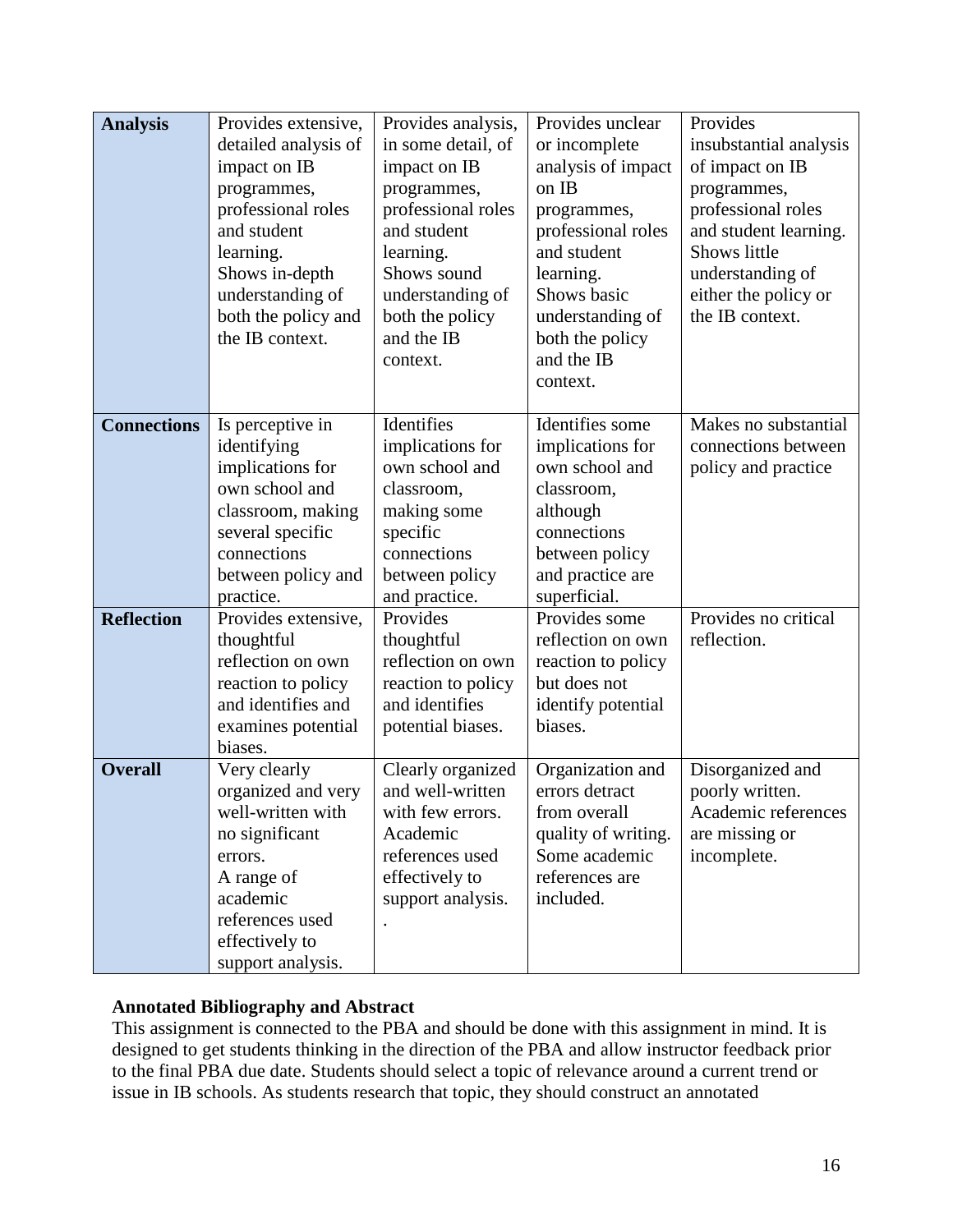bibliography of at least 12 sources related to that topic. Sources should be from a variety of scholarly sources in relation to nationality of author, time, and journal and all should be listed with a correct APA citation and brief annotation (one to two paragraphs) explaining the content of the source and the source's connection to the journal manuscript. In addition, students should construct and write an abstract of no more than 200 words describing the content of the journal manuscript. It is suggested that students review abstracts of journal articles for models.

|                                                  | Annotated Bibliography and Abstract (15% of grade) - Due May 8                                                                                                            |                                                                                                                                                                             |                                                                                                                                                          |                                                                                                                                          |
|--------------------------------------------------|---------------------------------------------------------------------------------------------------------------------------------------------------------------------------|-----------------------------------------------------------------------------------------------------------------------------------------------------------------------------|----------------------------------------------------------------------------------------------------------------------------------------------------------|------------------------------------------------------------------------------------------------------------------------------------------|
|                                                  | <b>Exemplary</b>                                                                                                                                                          | <b>Proficient</b>                                                                                                                                                           | <b>Partially</b>                                                                                                                                         | Not proficient                                                                                                                           |
|                                                  |                                                                                                                                                                           |                                                                                                                                                                             | proficient                                                                                                                                               |                                                                                                                                          |
| Criteria:                                        | 4                                                                                                                                                                         | 3                                                                                                                                                                           | $\overline{2}$                                                                                                                                           |                                                                                                                                          |
| <b>Research</b><br>Question &<br><b>Abstract</b> | Clear idea of the<br>research question.<br>Abstract provides<br>detailed<br>information and is<br>well-written.                                                           | Clear idea of the<br>research question.<br>Abstract is clear<br>and provides a<br>good map of<br>paper.                                                                     | Research question<br>may be less<br>defined. Abstract<br>leaves questions<br>that need to be<br>answered.                                                | Research question is<br>hard to ascertain.<br>Abstract is very<br>unclear.                                                               |
| <b>Required</b><br><b>Sources</b>                | At least 12 sources<br>are provided and<br>annotated.                                                                                                                     | At least 10<br>sources are<br>provided and<br>annotated.                                                                                                                    | At least 8 sources<br>are provided and<br>annotated.                                                                                                     | $< 8$ sources are<br>provided and<br>annotated.                                                                                          |
| <b>APA</b><br><b>Format</b>                      | Correct APA style<br>is used.                                                                                                                                             | Minor mistakes<br>using APA style.                                                                                                                                          | Minor mistakes<br>using APA style.                                                                                                                       | Mistakes made using<br>APA style make it<br>difficult to determine<br>where the source was<br>found.                                     |
| <b>Annotations</b>                               | Annotations show<br>that the writer<br>clearly understood<br>articles and<br>connects them to<br>their research<br>question as well as<br>evaluated it as<br>scholarship. | Annotations show<br>that the writer<br>understood<br>articles and<br>mostly connects<br>them to their<br>research question<br>as well as<br>evaluated it as<br>scholarship. | Annotations may<br>be less clear<br>about the<br>connections<br>between the<br>research question<br>or how sources<br>were evaluated<br>for scholarship. | Some annotations<br>problematic either in<br>connection between<br>research question or<br>how they were<br>evaluated as<br>scholarship. |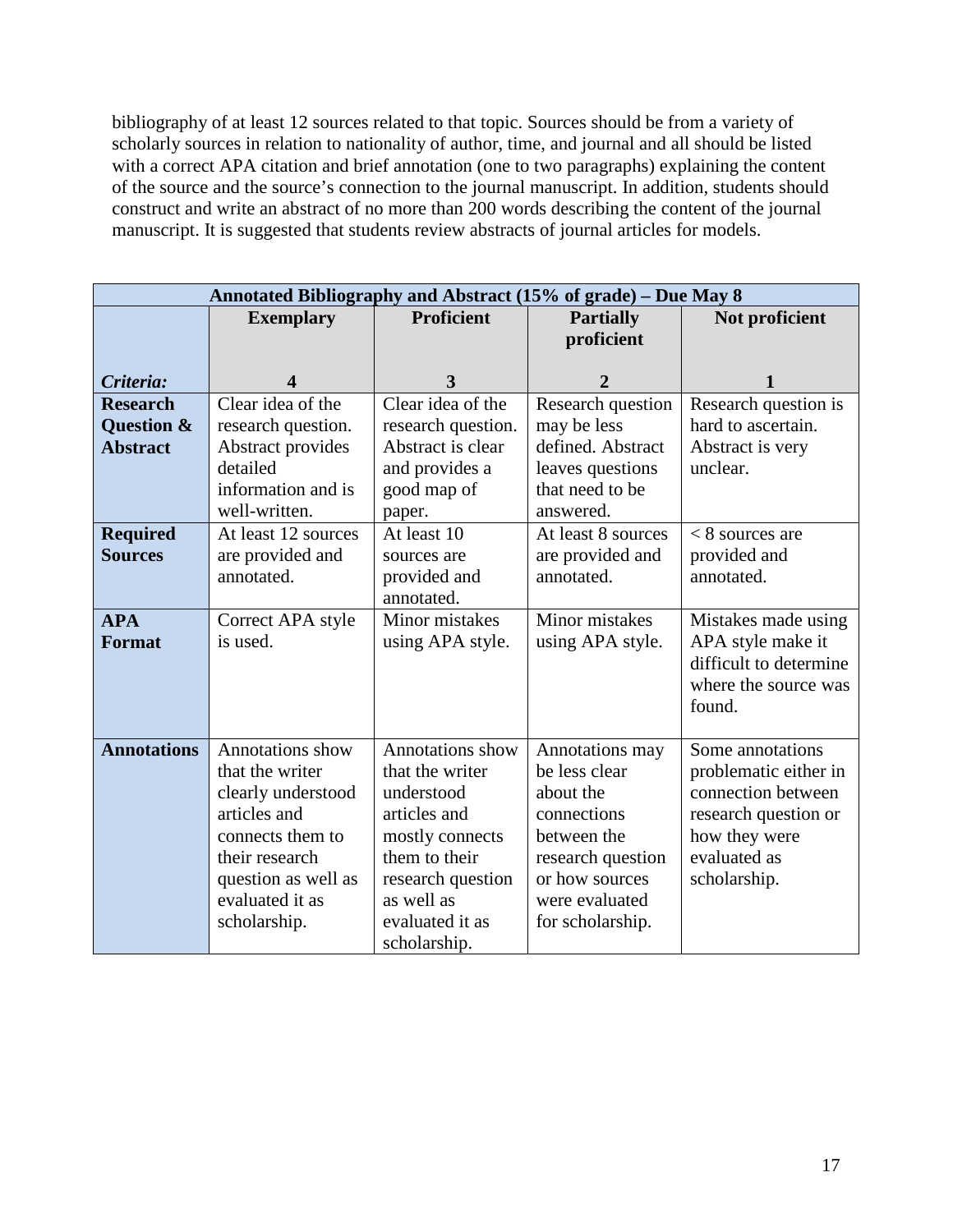| <b>Overall</b> | Very clearly       | Clearly organized | <b>Organization</b> and | Disorganized and    |
|----------------|--------------------|-------------------|-------------------------|---------------------|
|                | organized and very | and well-written  | errors detract          | poorly written.     |
|                | well-written with  | with few errors.  | from overall            | Academic sources    |
|                | no significant     | Academic          | quality of writing.     | are incomplete, out |
|                | errors.            | sources used      | Sources may all         | of date, or         |
|                | A range of         | effectively.      | be from same            | disconnected.       |
|                | academic sources   |                   | place.                  |                     |
|                | used effectively.  |                   |                         |                     |

## **Peer Draft Review**

This assignment is meant to allow students to receive and provide peer feedback of the journal manuscript. It is also meant to keep students on track in writing and working on the journal manuscript. Students will be assigned no more than two students to provide their draft paper in Word. Students will then need to read and review the paper making notes using Comments and track changes and then return to the writer so that it can be submitted to Bb for professor review.

| Peer Draft Review (10% of grade) - Due May 29 |                   |                   |                   |                      |
|-----------------------------------------------|-------------------|-------------------|-------------------|----------------------|
|                                               | <b>Exemplary</b>  | <b>Proficient</b> | <b>Partially</b>  | Not proficient       |
|                                               |                   |                   | proficient        |                      |
|                                               |                   |                   |                   |                      |
| Criteria:                                     | 4                 | 3                 | 2                 |                      |
| <b>Topic Idea</b>                             | The project       | The project       | The project       | The project does not |
|                                               | clearly,          | clearly addresses | somewhat          | address the current  |
|                                               | comprehensively   | the current trend | addresses the     | trend or issue       |
|                                               | and innovatively  | or issue          | current trend or  | identified.          |
|                                               | addresses the     | identified.       | issue identified  |                      |
|                                               | current trend or  |                   |                   |                      |
|                                               | issue identified. |                   |                   |                      |
|                                               |                   |                   |                   |                      |
| <b>Draft</b>                                  | Draft shows       | Draft shows good  | Draft shows       | Draft has limited    |
| <b>Development</b>                            | significant       | development of    | limited           | development and      |
|                                               | development of    | ideas and student | development of    | student definitely   |
|                                               | ideas and student | is making good    | ideas and student | needs to do          |
|                                               | is making         | progress.         | may need to do    | additional research. |
|                                               | excellent         |                   | additional        |                      |
|                                               | progress.         |                   | research.         |                      |
| <b>Peer Editing</b>                           | Comments from     | Comments from     | Comments from     | Comments from peer   |
|                                               | $peer(s)$ are     | peer(s) are more  | $peer(s)$ are     | are limited in scope |
|                                               | substantial and   | limited but do    | substantial but   | or brief.            |
|                                               | provide guidance  | provide guidance  | only really       |                      |
|                                               | that advance the  | that advance the  | address           |                      |
|                                               | paper in content, | paper in content, | mechanics,        |                      |
|                                               | mechanics, and    | mechanics, and    | organization, or  |                      |
|                                               | organization.     | organization.     | APA.              |                      |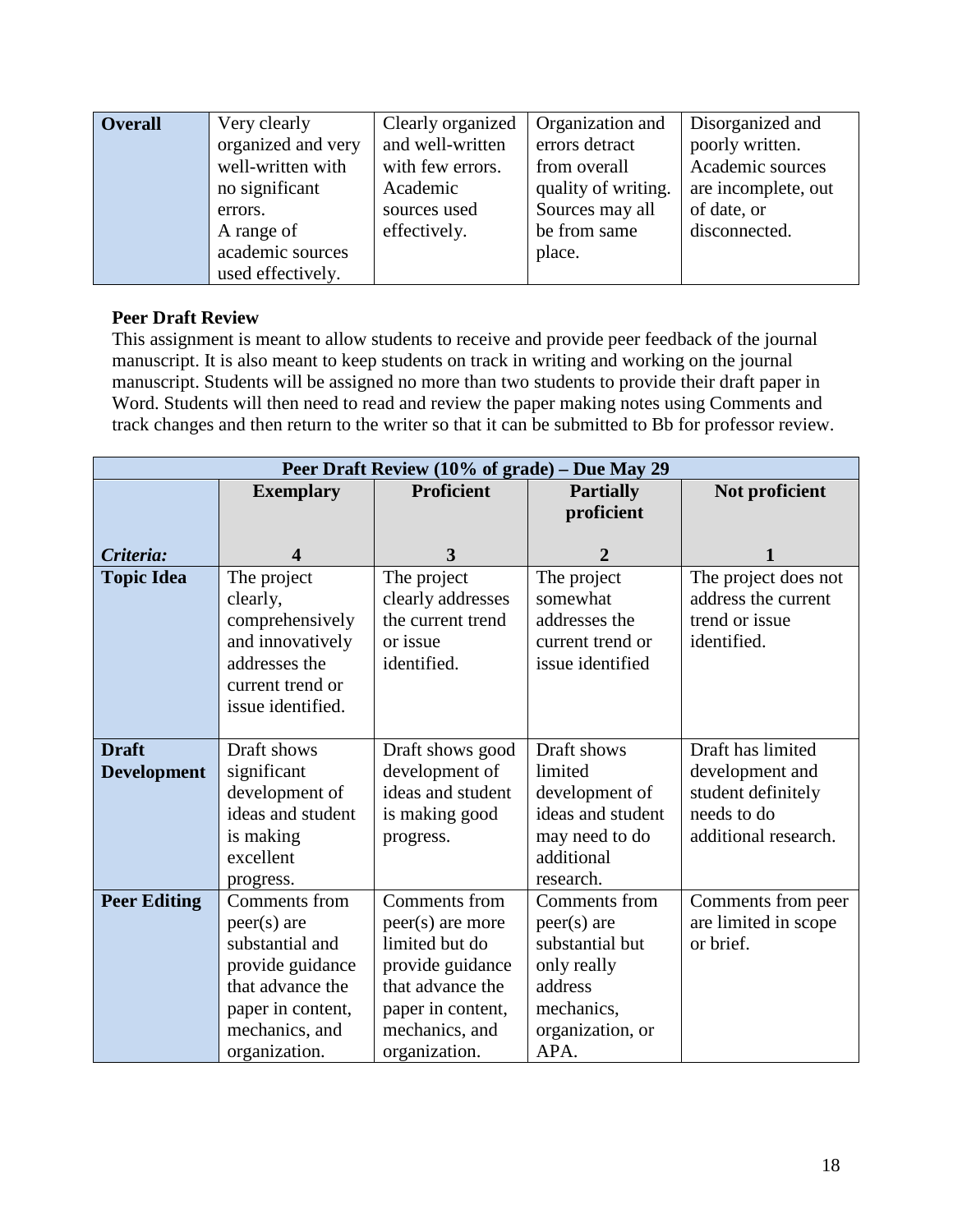## **PBA/Journal Manuscript**

This project is to be designed in conjunction with the instructor and should be relevant to the educational role of the participant. The student will select a topic of relevance around a current trend or issue in IB schools, research that topic and craft a publishable quality paper of 4,000- 6,000 words including references. There are two goals for this exercise: 1) to encourage students to think about the course readings and to his/her own experiences in the program in greater depth and 2) to help develop how to express ideas and defend them with appropriate supporting material.

Your final submission will also include a **separate** two page written reflection concerning the process of writing this manuscript as well as any changes you might have decided to make after submitting your annotated bibliography and abstract.

| Journal Manuscript (35% of grade) – Due June 13                                                         |                                                                        |                                                                             |                                                                                 |                                                               |
|---------------------------------------------------------------------------------------------------------|------------------------------------------------------------------------|-----------------------------------------------------------------------------|---------------------------------------------------------------------------------|---------------------------------------------------------------|
|                                                                                                         | <b>Exemplary</b>                                                       | <b>Proficient</b>                                                           | <b>Partially</b><br>proficient                                                  | Not proficient                                                |
| Criteria:                                                                                               | 4                                                                      | 3                                                                           | $\overline{2}$                                                                  |                                                               |
| <b>Explanation</b><br>of Topic<br><b>Area of</b><br><b>Inquiry 2;</b><br><b>Domain F</b>                | The topic being<br>explored is clearly<br>explained in detail.         | The topic being<br>explored is<br>clearly with some<br>detail.              | The topic vaguely<br>described with<br>some detail.                             | The topic being<br>explored is not<br>clearly articulated.    |
| <b>Topic</b><br><b>Rationale</b><br><b>Area of</b><br><b>Inquiry 2;</b><br><b>Domain F</b>              | The rationale for<br>exploring the topic<br>is explained in-<br>depth. | The rationale for<br>exploring the<br>topic is explained<br>in some detail. | The rationale for<br>exploring the<br>topic is vague<br>with limited<br>detail. | The rationale for<br>exploring the topic is<br>not explained. |
| <b>Connection</b><br>of Topic to<br><b>IB</b><br><b>Area of</b><br><b>Inquiry 1;</b><br><b>Domain A</b> | Shows in-depth<br>understanding of<br>the IB context.                  | Shows sound<br>understanding of<br>the IB context.                          | Shows basic<br>understanding of<br>the IB context.                              | Shows little<br>understanding of the<br>IB context.           |